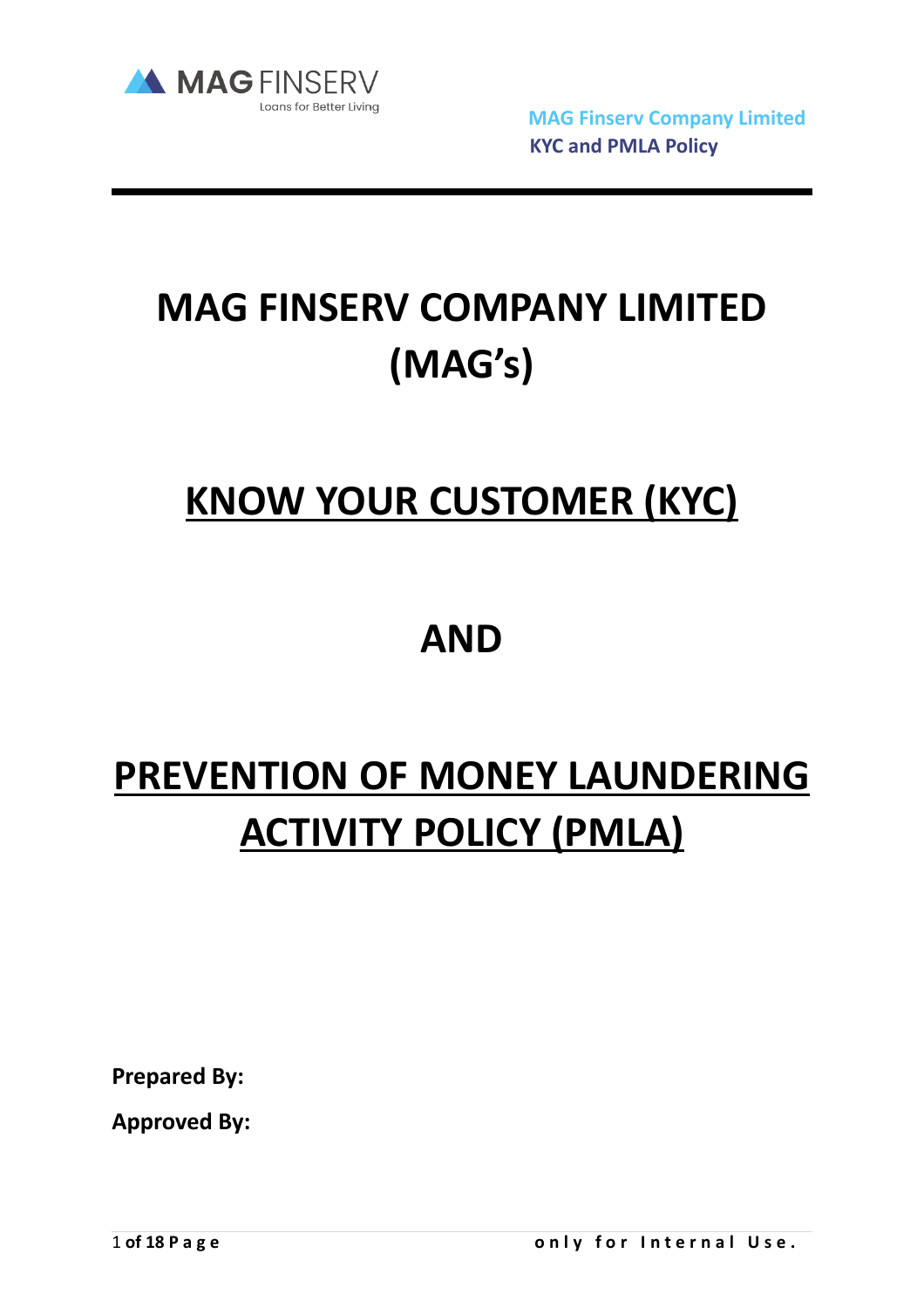

## **CONTENT**

| Sr.            | <b>Particulars</b>                                                               | Page |
|----------------|----------------------------------------------------------------------------------|------|
| <b>No</b>      |                                                                                  | No.  |
|                |                                                                                  |      |
| $\mathbf{1}$   | <b>OBJECTIVES</b>                                                                | 3    |
| $\overline{2}$ | <b>DEFINITIONS</b>                                                               | 3    |
| 3              | <b>COMPLIANCE OF KYC POLICY</b>                                                  | 5    |
| 4              | <b>CUSTOMER ACCEPTANCE POLICY</b>                                                | 5    |
| 5              | <b>CUSTOMER IDENTIFICATION PROCEDURE</b>                                         | 6    |
| 6              | <b>CUSTOMER DUE DILIGENCE REQUIREMENTS (CDD) WHILE</b><br><b>OPENING ACCOUNT</b> | 6    |
| $\overline{7}$ | <b>ONGOING DUE DILIGENCE</b>                                                     | 8    |
| 8              | <b>RISK MANAGEMENT</b>                                                           | 8    |
| 9              | ACCOUNT OF POLITICALLY EXPOSED PERSON                                            | 9    |
| 10             | ACCOUNT OF NON-FACE-TO-FACE CUSTOMER                                             | 9    |
| 11             | CLIENT ACCOUNT OPENING BY PROFESSIONAL INTERMEDIARIES                            | 9    |
| 12             | CONFIDENTIALITY OF CUSTOMER INFORMATION                                          | 10   |
| 13             | PRESERVATION OF RECORD                                                           | 10   |
| 14             | <b>EMPLOYEE TRAINING</b>                                                         | 11   |
| 15             | REPORTING TO FINANCIAL INTELLIGENCE UNIT-INDIA                                   | 11   |
| 16             | ANNEXURE 1 (LIST OF DOCUMENTS TO BE OBTAINED FROM<br><b>CUSTOMERS)</b>           | 12   |
| 17             | ANNEXURE 2 (BENEFICIAL OWNER FOR VARIOUS ENTITIES                                | 14   |
| 18             | ANNEXURE 3 (MANDATORY KYC DOCUMENTS)                                             | 14   |
| 19             | ANNEXURE 4 (BROAD CATEGORY OF SUSPICIOUS TRANSACTIONS)                           | 15   |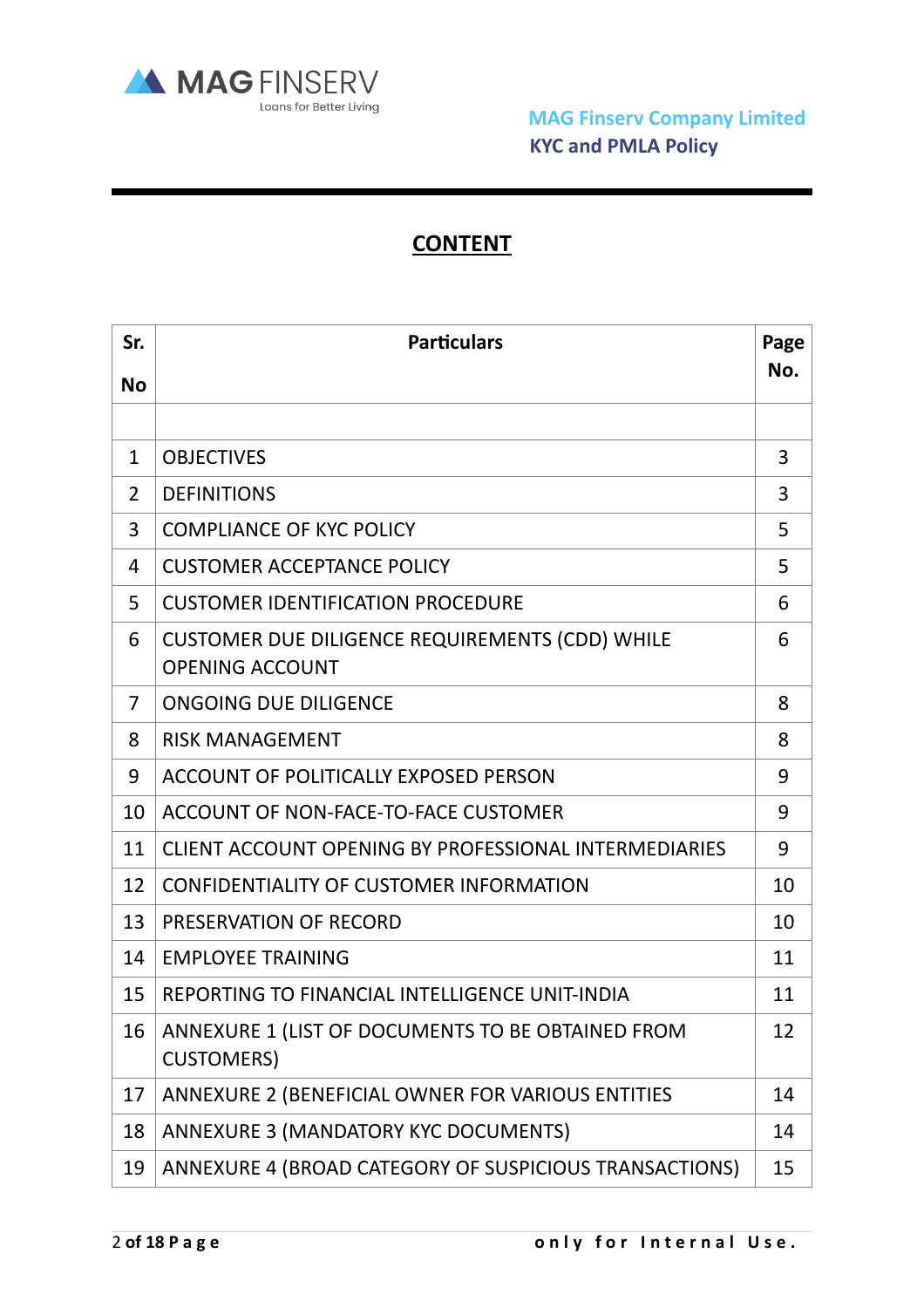

In compliance with the Circulars issued by the RBI regarding 'Know your Customer' and 'Anti-Money Laundering Standards' to be followed by all NBFC, the following KYC and PMLA Policy of the MAG's has been adopted by the Board of Directors.

## (I) Objectives:

- To put in a place effective system and procedures for customer identification and verifying his/her identity and residential address;
- To put in a place appropriate controls for detection and reporting of the transaction of suspicious nature;
- To put in a place system and procedures for preventing criminal elements from using MAG's for money laundering activities; and
- To comply with applicable Laws and Regulations;

#### **(II) Definitions**

- **a) Customer:**
	- For the purpose of KYC Norms, a 'Customer' is defined as a person who is engaged in a financial transaction or activity with the MAG's and includes a person on whose behalf the person who is engaged in the transaction or activity, is acting; or
	- Beneficial Owners of the above said person/entities; or
	- Any other person/entities connected with a financial transaction, which can pose significant reputation or other risks to the MAG's.
- **b) Person:**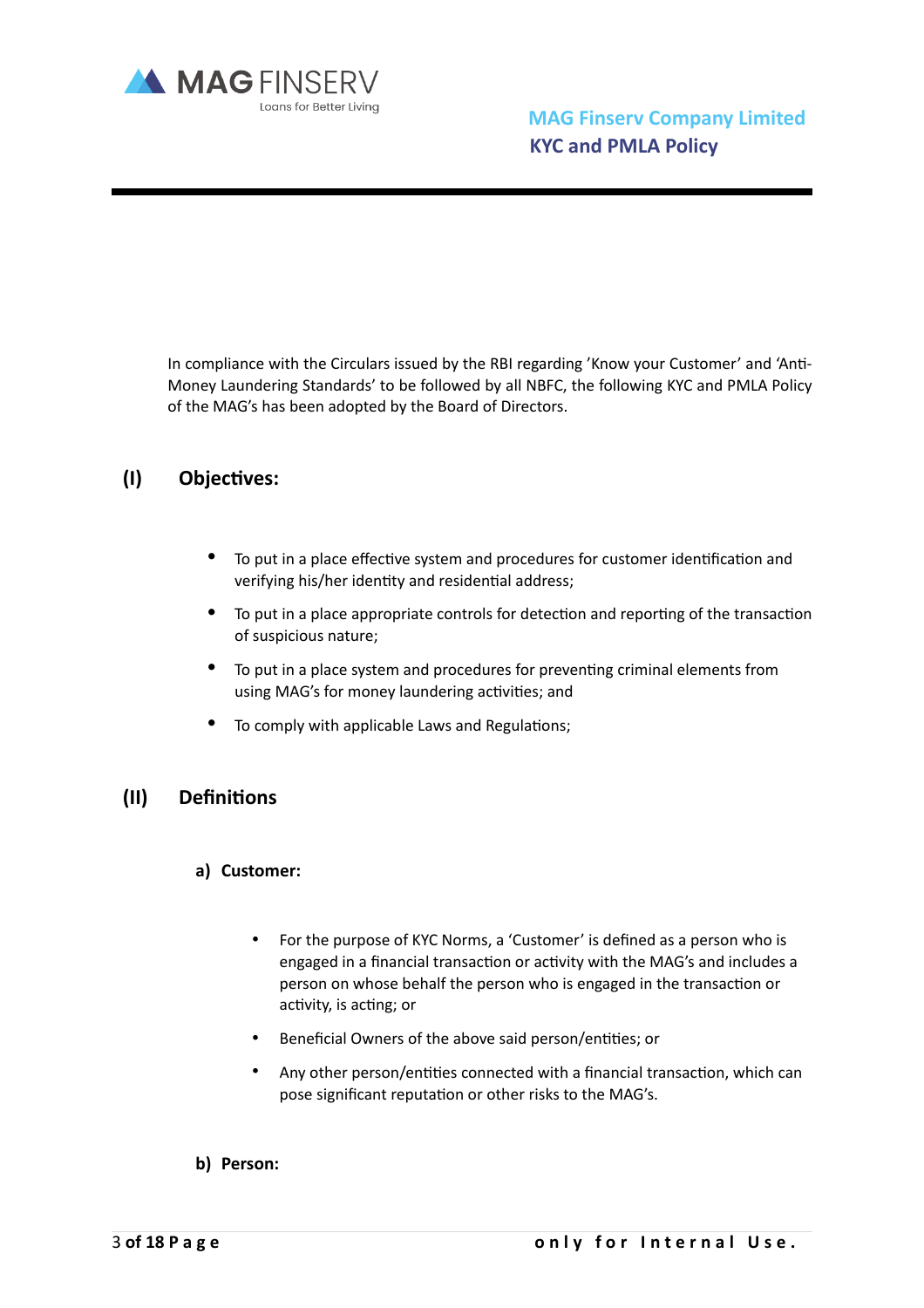

In terms of PML Act a 'person' includes:

- an individual,
- a Hindu undivided family,
- a company,
- a firm,
- an association of persons or a body of individuals, whether incorporated or not,
- every artificial juridical person, not falling within any one of the above persons, and
- any agency, office or branch owned or controlled by any of the above persons.

#### c) **Transactions:**

"Transaction" means a purchase, sale, loan, pledge, gift, transfer, delivery or the arrangement thereof and includes-

- opening of an account;
- deposits, withdrawal, exchange or transfer of funds in whatever currency, whether in cash or by cheque, payment order or other instruments or by electronic or other non-physical means;
- the use of a safety deposit box or any other form of safe deposit;
- entering any fiduciary relationship;
- any payment made or received in whole or in part of any contractual or other legal obligation; or
- establishing or creating a legal person or legal arrangement.

#### **d) Designated Director:**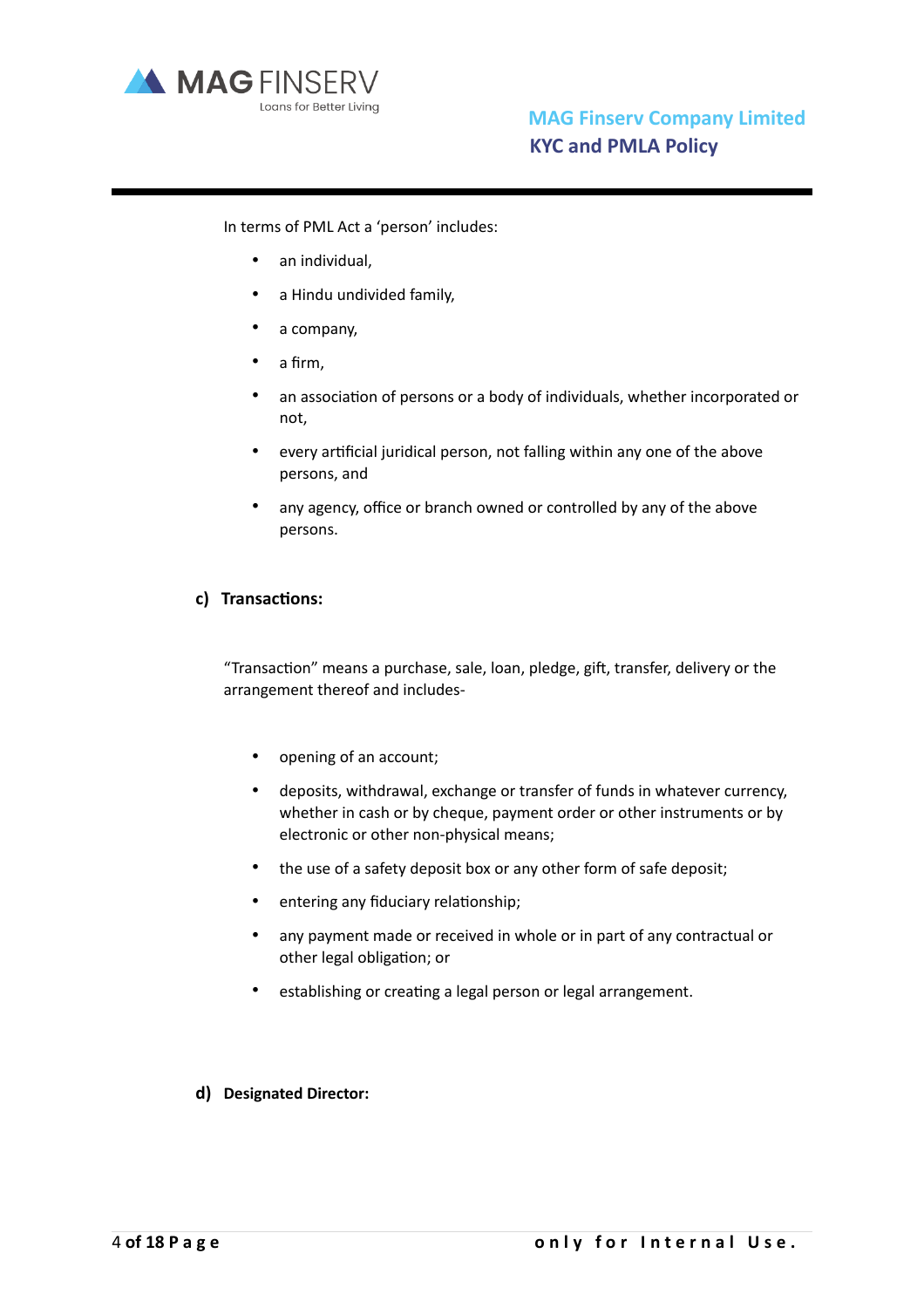

"Designated Director" means a person to be nominated by the MAG's to ensure overall compliance with the obligations imposed under chapter IV of the PML Act and the Rules.

#### **e) Officially valid document (OVD):**

Documents to be obtained from customer as mentioned in 'Annexure I' as proof for verifying the identity and address of customers/ clients.

#### **f) Beneficial Owner:**

The beneficial owners for the various Entities are mentioned in 'Annexure II'.

#### **g) Principal Officer:**

Principal officer means an officer nominated by the MAG's responsible for ensuring compliance, monitoring, transactions and sharing and reporting information as required under the law/ regulations.

The name, designation and address of the principal officer shall be communicated to the FIU-IND.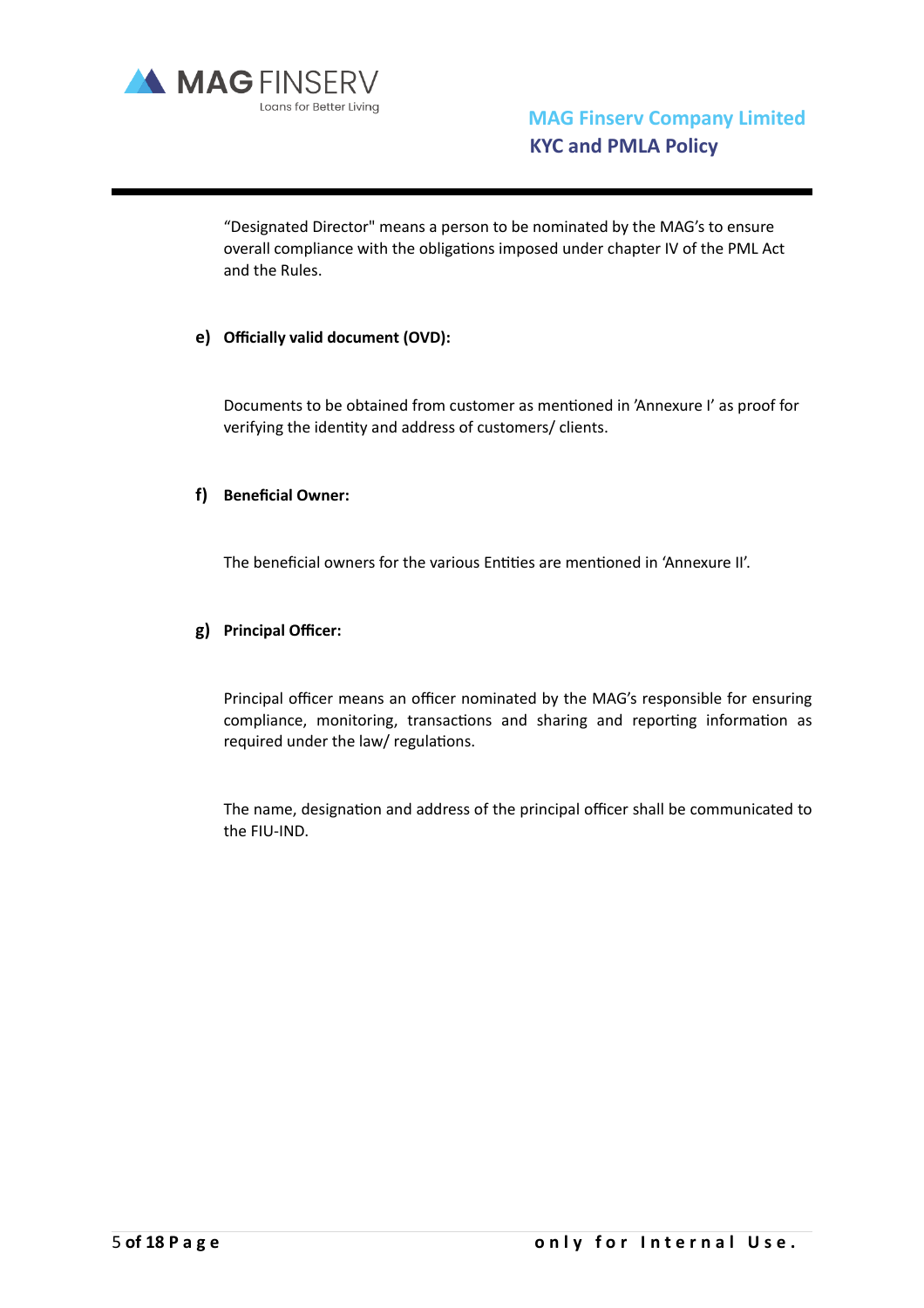

#### **h)** Suspicious Transactions:

Suspicious transaction means a transaction whether or not made in cash which, to a person acting in good faith;

- Gives rise to a reasonable ground of suspicion that it may involve the proceeds of crime or;
- Appears to be made in circumstances of unusual or uniustified complexity:
- Appears to have no economic rationale or bonafide purpose.

For the boarder categories of examples of suspicious transaction are mentioned in "Annexure 4".

#### **(III) Compliance of KYC Policy**

The MAG's shall ensure compliance with KYC Policy by appointing a "Responsible Officer" (i.e. Branch Manager) for the purpose of KYC Compliance. Who will be responsible for;

- Effective implementation of policies and procedures.
- Independent evaluation of the compliance functions of the Company polices and procedures including legal and regulatory requirements.
- Concurrent/ Internal audit system to verify the compliance with KYC policies and procedures.
- Submission of quarterly audit notes and compliance to the audit committee.

The MAG's shall ensure that decision-making functions of determining compliance with KYC norms are not outsourced.

#### **(IV) Customer Acceptance Policy**

The MAG's lays down criteria for acceptance of customers. While taking decision to grant any facilities to the customers as well as during the continuation of any facilities the following norms and procedures will be followed by the MAG's;

- No account will be opened in anonymous or fictitious/benami name.
- Customers will be accepted only after verifying their identity, as laid down in Customer Identification Procedures. Necessary checks will be done before opening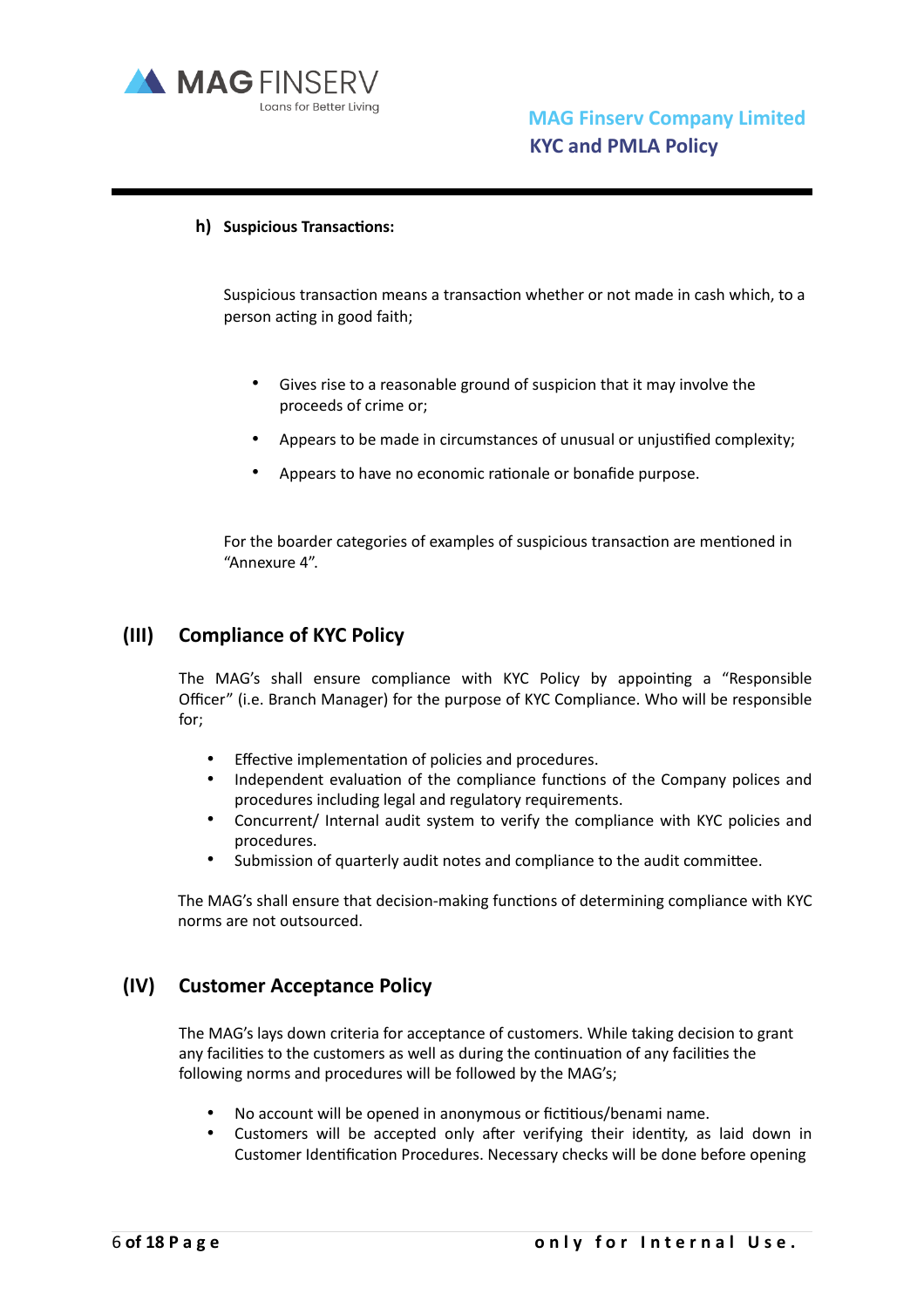

a new account to ensure that the identity of the Customer does not match with any person with known criminal background or with banned entities.

- The Mandatory information to be sought for KYC purpose as mentioned in "Annexure 3" while opening an account and during the periodic updation.
- The MAG's will refrain from opening an account where the company is unable to apply appropriate Customer Due Diligence measures either due to noncooperation of the customer or non-reliability of the documents/information furnished by the customer.
- No transaction or account-based relationship shall be undertaken without the Customer Due Diligence procedure.
- A Unique Customer Identification Code shall be allotted to new and existing customers.

Implementation of Customer Acceptance Policy should not become too restrictive and result in denial of the MAG's services to general public, especially those who are financially or socially disadvantaged.

#### **(V)** Customer Identification Procedure

Customer Identification involves verification of customer's identity by using reliable, independent source documents, data or information. The MAG's shall obtain enough information necessary to verify the identity of each Customer. A broad guideline for the customer identification is given below:

The MAG's shall ensure that Customer identification process is undertaken, whenever;

- While establishing a banking relationship:
- While carrying out a financial transaction;
- When the MAG's has a doubt about the authenticity or adequacy of the customer identification data it has obtained:
- when banks sell third party products as agents;
- transactions with walk in customers, where the amount involves equal or exceeds Rs.50,000/-, whether conducted as a single transaction or several transactions that appear to be connected.
- When the MAG's has reasons to believe that a customer is intentionally Structuring transactions into a series of transactions below the threshold of Rs.50,000/-.

#### **(VI) Customer Due Diligence requirements (CDD) while opening accounts**

a. Account of Individuals:

For opening accounts of individuals, the MAG's should obtain one certified copy of an 'officially valid document' (as mentioned in 'Annexure 1') containing details of identity and address, one recent photograph and such other documents pertaining to the nature of business and financial status of customer as may be required.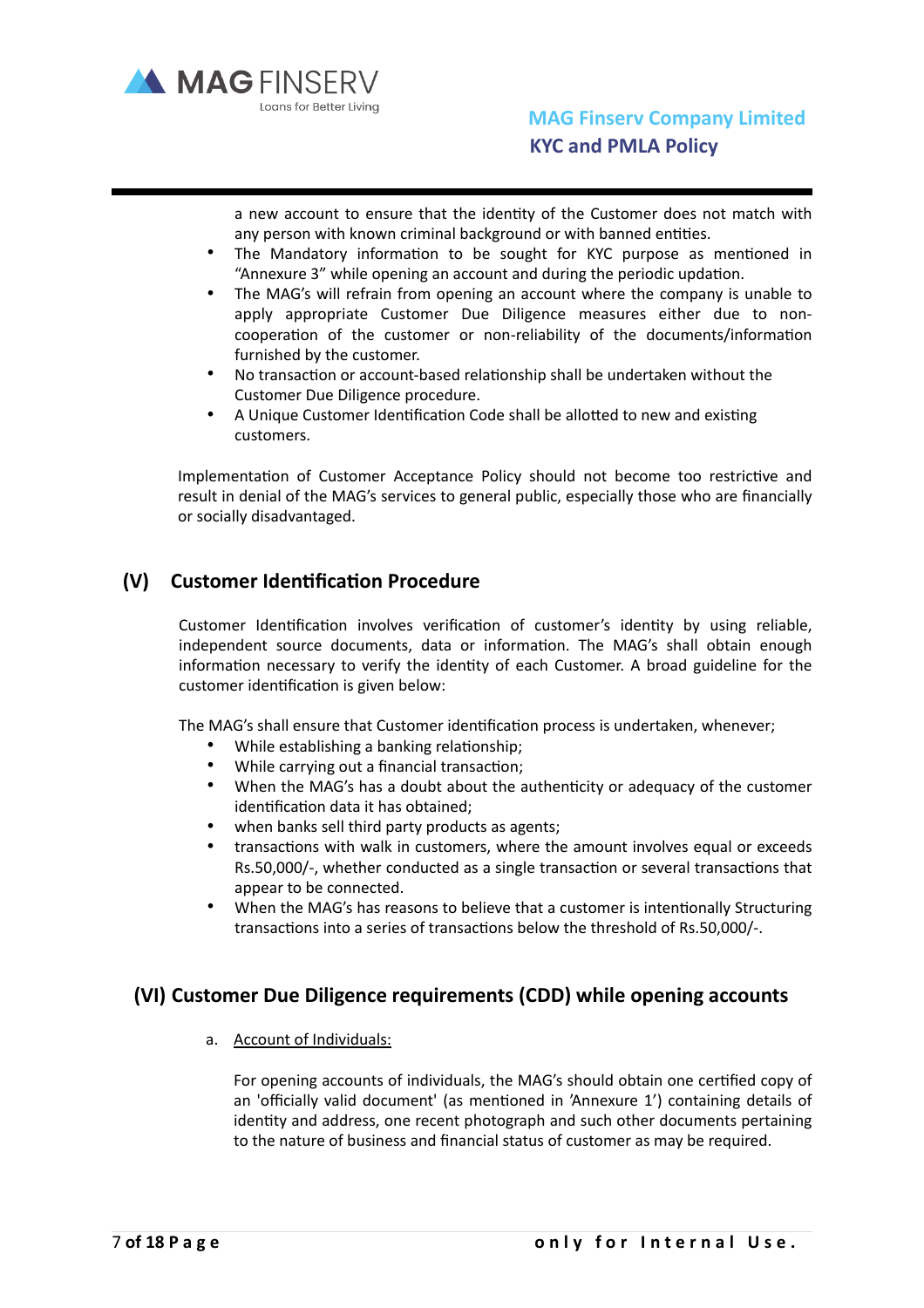

The MAG's may carry out Offline Verification of customers if they are desirous of undergoing Aadhaar Offline Verification for identification purposes.

Wherever Aadhaar details are collected, it shall be ensured that customers have redacted or blacked out their Aadhaar numbers through appropriate means.

The e-KYC service of Unique Identification Authority of India (UIDAI) shall be accepted as a valid process for KYC verification, when NBFCs or itself are authorised by RBI to do such verification for establishing account-based relationship.

#### b. Simplified Procedures for small value loan:

For customers with aggregate loans below Rs.50,000/-, any OVDs [as mentioned in "Annexure 1"] alone will be enough as Proof of Identity and address.

If a person is unable to produce documents as mentioned above in 'Annexure 1' (i.e., any of OVDs), KYC documents such as Labour card, Civil ID card, Credit Card, Employer Company ID card, LIC card, State ID card, Bank Pass Book, etc. may be accepted subject to the following conditions:

- The customer shall provide a self-attested photograph of the customer.
- Branch Head shall certify under his/her signature that the customer has affixed his signature or thumb impression in his presence.
- The account shall remain operational initially for 12 months, within which the customer must furnish his identity documents for conducting Customer Due Diligence as mentioned above in V. Customer shall be suitably informed at the time of starting the relationship.
- Maximum outstanding shall not exceed Rs.50,000/- in all their accounts taken together at any point of time and the total credit in all the accounts taken together shall not exceed Rs. 100,000/- in a year.
- The customer shall be made aware that no further transaction will be permitted until full KYC procedure is completed in case of condition number iv above is breached.

#### c. Periodic updation:

Periodic updation shall be carried out at least once in a year for high risk customers, once in 2 years for medium risk customers and once in every three years for low risk customers as per the following procedures;

- The MAG's shall carry out the time of periodic updation. However, in case of low risk customer when there is no change in status of with respect to their identities and address, a self-certification to that effect shall be obtained.
- In case of legal entities, the MAG's shall review the documents sought at the time of opening of account and obtain fresh certified copies.
- The MAG's shall ensure to provide acknowledgment with date of having performed KYC updation.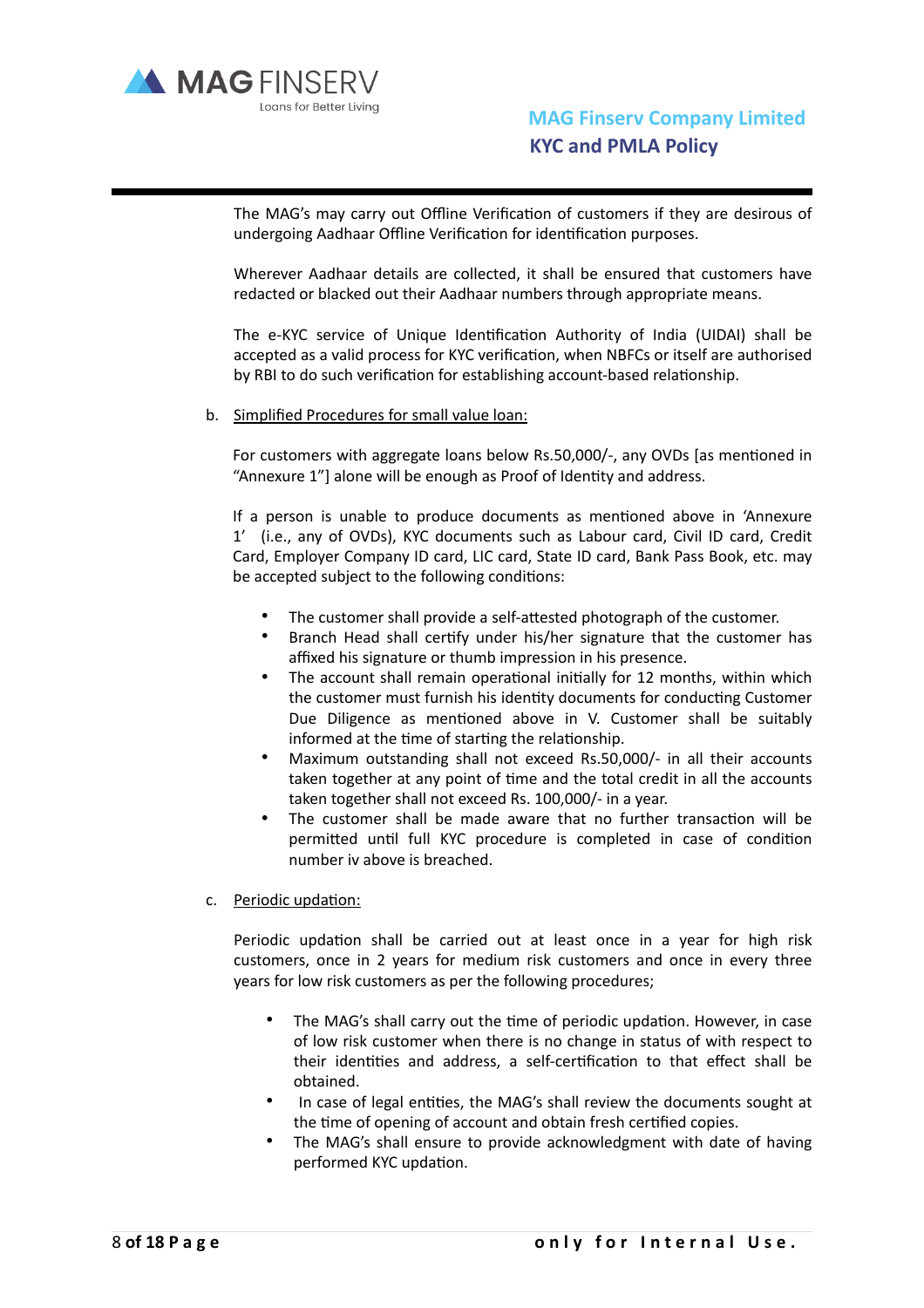

•

The time limit prescribed above would apply from the date of opening of the account/ last verification of KYC.

### **(VII)Ongoing Due Diligence**

Ongoing monitoring is an essential element of effective KYC/AML procedures. The MAG's should exercise ongoing due diligence with respect to every customer and closely examine the transactions to ensure that they are consistent with the customer's profile and source of funds as per extant instructions. The ongoing due diligence may be based on the following principles:

- **a)** The extent of monitoring will depend on the risk category of the account. High risk accounts must be subjected to more intensified monitoring.
- **b)** The MAG's should pay attention to the following types of transactions:
	- large and complex transactions, and those with unusual patterns, which have no apparent economic rationale or legitimate purpose.
	- transactions which exceed the thresholds prescribed for specific categories of accounts.
	- transactions involving large amounts of cash inconsistent with the normal and expected activity of the customer.
	- high account turnover inconsistent with the size of the balance maintained.
- **c)** The MAG's should put in place a system of periodical review of risk categorization of accounts and the need for applying enhanced due diligence measures. Such review of risk categorisation of customers should be carried out at a periodicity of not less than once in six months.

#### **(VIII) Risk Management**

- Risk categorization of Customers shall be undertaken based on various factors, such as nature of employment, business activity of the Customer, location of Customer and his/its clients, mode of payments, volume of turnover, social / financial status and credit history. The MAG's has categorized its Customers into 'High Risk / Medium Risk / Low Risk' based on the profile of the customers. The MAG's shall apply higher due diligence measures keeping in view the risk level.
- The MAG's has developed robust underwriting procedures for onboarding borrowers, which include verification of ownership of the gold ornaments (in the case of gold loans), assessment of financial resources of the borrowers, collection of their market reports etc (for other loans).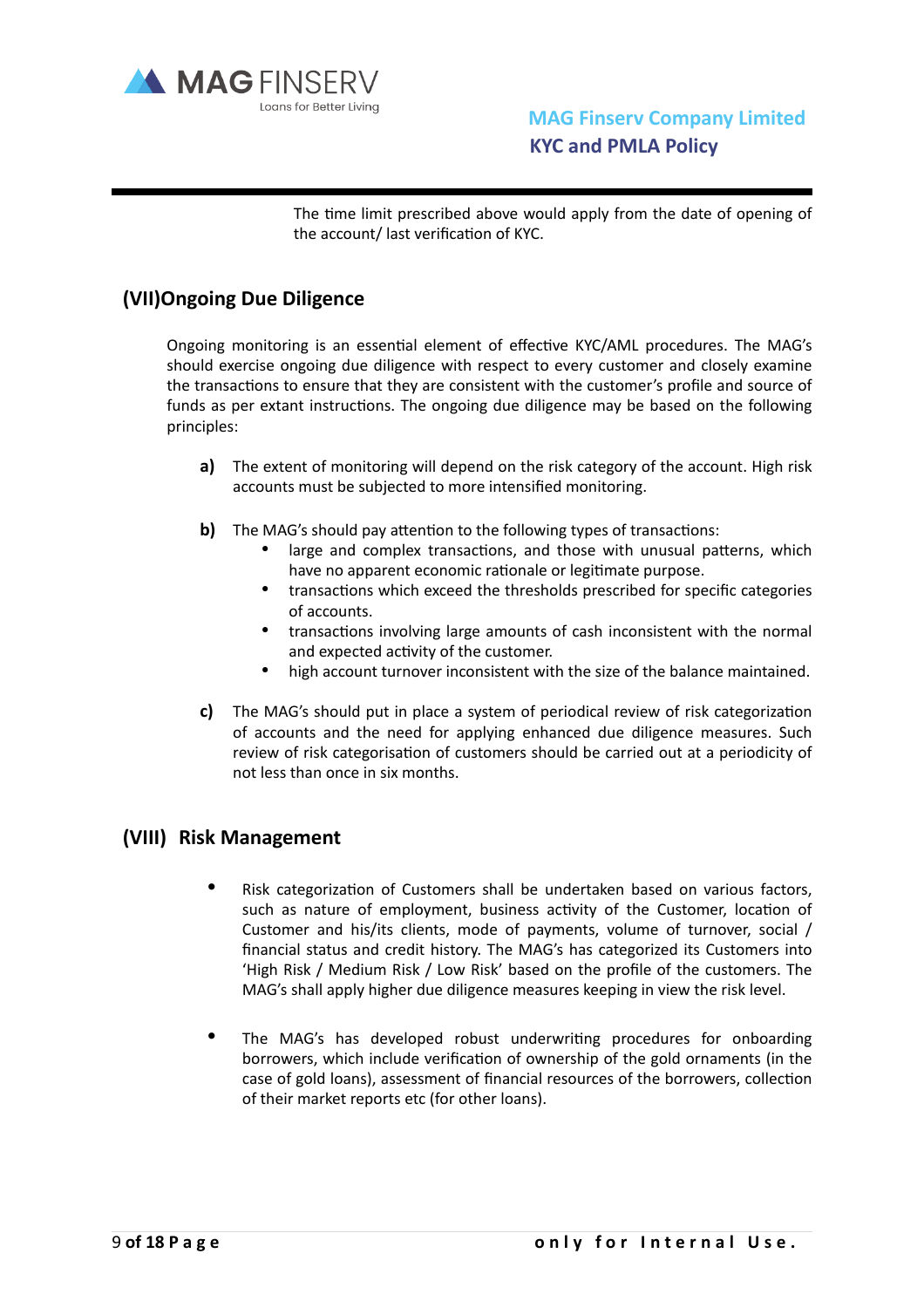

## **(IX)** Account of Politically Exposed person (PEP's)

Politically Exposed Persons are individuals who are or have been entrusted with prominent public functions in a country, e.g., Heads of States/Governments, senior politicians, senior government/judicial/military officers, senior executives of stateowned corporations, important political party officials, etc.

The MAG's should gather sufficient information on any person/customer of this category intending to establish a relationship and check all the information available on such person in the public domain.

The MAG's should verify the identity of the person and seek information about the sources of funds before accepting the PEP as a customer. The decision to open an account for a PEP should be taken at a senior level. The MAG's should also subject such accounts to enhanced monitoring on an on-going basis.

The above norms should also be applied to the accounts of the family members or close relatives of PEPs. Further, The MAG's should have appropriate ongoing risk management systems for identifying and applying enhanced CDD to PEPs, customers who are close relatives of PEPs, and accounts of which a PEP is the ultimate beneficial owner.

#### **(X) Account of Non-face-to-face Customer**

In the case of non-face-to-face customers, apart from applying the usual customer identification procedures, there must be specific and adequate procedures to mitigate the higher risk involved. Certification of all the documents presented should be insisted upon and, if necessary, additional documents may be called for. The MAG's may also require the first payment to be effected through the customer's KYC-complied account with another Regulated Entity.

#### **(XI) Client account opened by professional intermediaries**

When the client account opened by a professional intermediary is on behalf of a single client, that client must be identified. The MAG's may hold 'pooled' accounts managed by professional intermediaries on behalf of entities like mutual funds, pension funds or other types of funds.

The MAG's should not open accounts of such professional intermediaries who are bound by any client confidentiality that prohibits disclosure of the client details to the MAG's.

all the beneficial owners must be identified. Where such funds are co-mingled at the MAG's, the MAG's should still look into the beneficial owners. Where the MAG's rely on the 'customer due diligence' (CDD) done by an intermediary, they should satisfy themselves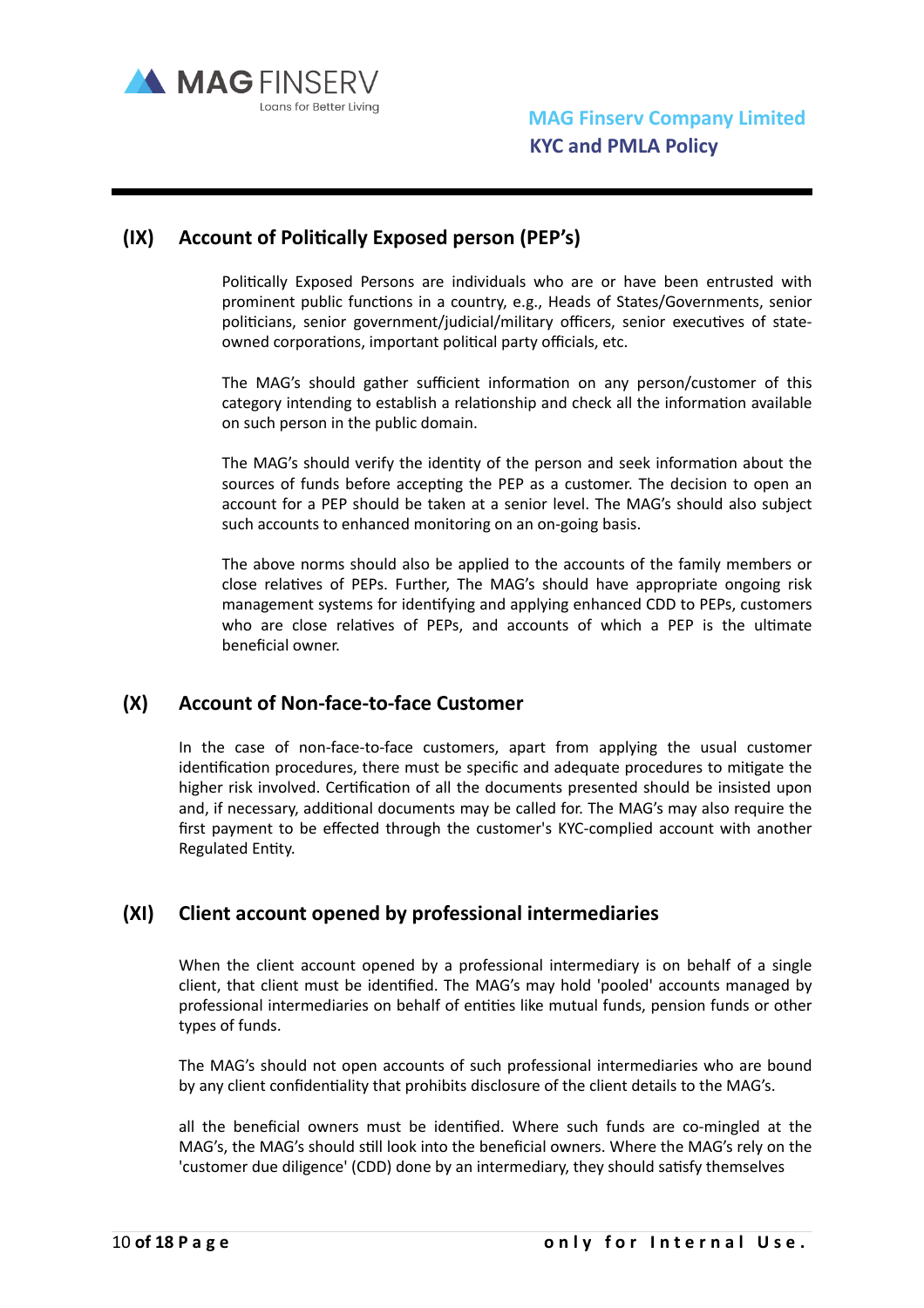

that the intermediary is a regulated and supervised entity and has adequate systems in place to comply with the KYC requirements of the customers.

The ultimate responsibility for knowing the customer lies with the MAG's.

#### **(XII)** Confidentiality of Customer Information:

Information collected from customers for the purpose of opening of account is to be treated as confidential and details thereof should not be divulged for the purpose of cross selling, etc.

Information sought from the customer should be relevant to the perceived risk and be nonintrusive. Any other information that is sought from the customer should be called for separately only after the account has been opened, with his/her express consent and in a different form, distinctly separate from the application form. It should be indicated clearly to the customer that providing such information is optional.

Exception to the confidentiality of customer information shall be as under:

- Where disclosure is under compulsion of law.
- Where there is a duty to the public to disclose.
- The interest of the company requires disclosure.
- Where the disclosure is made with express or implied consent of the customer.

#### **(XIII)** Preservation of Records

- In terms of PML Amendment Act 2002, the MAG's shall maintain a record of;
	- $\circ$  All cash transaction of the value of more than Rs.10 Lakhs or its equivalent in foreign currency.
	- o All series of cash transactions integrally connected to each other which have been value below Rs.10 Lakhs or its equivalent in foreign currency where such series of transactions have taken place within a month.
	- $\circ$  All cash transactions where forged or counterfeit currency notes or bank notes have been used as genuine and where any forgery of a valuable security has taken place.
	- $\circ$  All suspicious transactions, the example of which given in "Annexure 4".
- The MAG's should maintain for at least five years from the date of transaction between the MAG's and the client, all necessary records of transactions, both domestic or international, which will permit reconstruction of individual transactions (including the amounts and types of currency involved, if any) so as to provide, if necessary, evidence for prosecution of persons involved in criminal activity.
- The MAG's should ensure that records pertaining to the identification of the customers and their address (e.g. copies of documents like passports, identity cards, driving licenses, PAN card, utility bills, etc.) obtained while opening the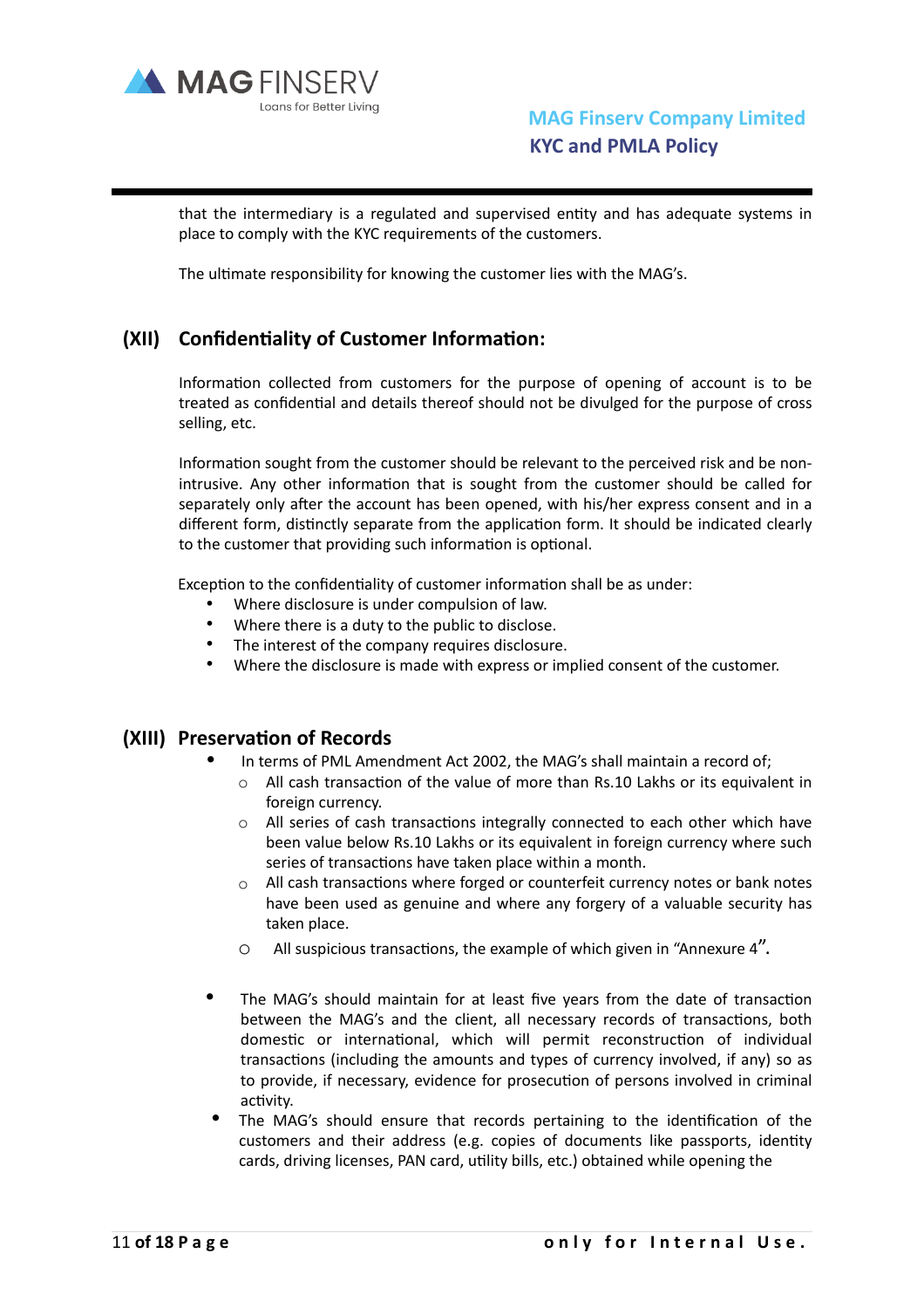

account and during the course of business relationship, are properly preserved for at least five years after the business relationship is ended

NBFCs may maintain records of the identity of their clients, and records in respect of transactions referred to in Rule 3 in hard or soft format

#### **(XIV) Employee Training**

The MAG's must have an ongoing employee training programme so that the members of staff are adequately trained in AML/CFT policy. The focus of the training should be different for frontline staff, compliance staff and staff dealing with new customers. The front desk staff needs to be specially trained to handle issues arising from lack of customer education. Proper staffing of the audit function with persons adequately trained and well-versed in AML/CFT policies of the bank, regulation and related issues should be ensured.

## **(XV)** Reporting to Financial Intelligence Unit-India (FIU-IND)

The MAG's shall furnish to the Director, Financial Intelligence Unit (FIU-IND), information referred to in Rule 3 of PML (Maintenance of Records) Rule, 2005 in terms of Rule 7 thereof.

Further, the MAG's is also required to report information relating to cash and suspicious transactions the some of the example of the same is mentioned in "Annexure 4" to the Director, Financial Intelligence Unit-India (FIU-IND) at the following address:

Director, FIU-IND, Financial Intelligence Unit-India, 6th Floor, Hotel Samrat, Chanakyapuri, New Delhi-110021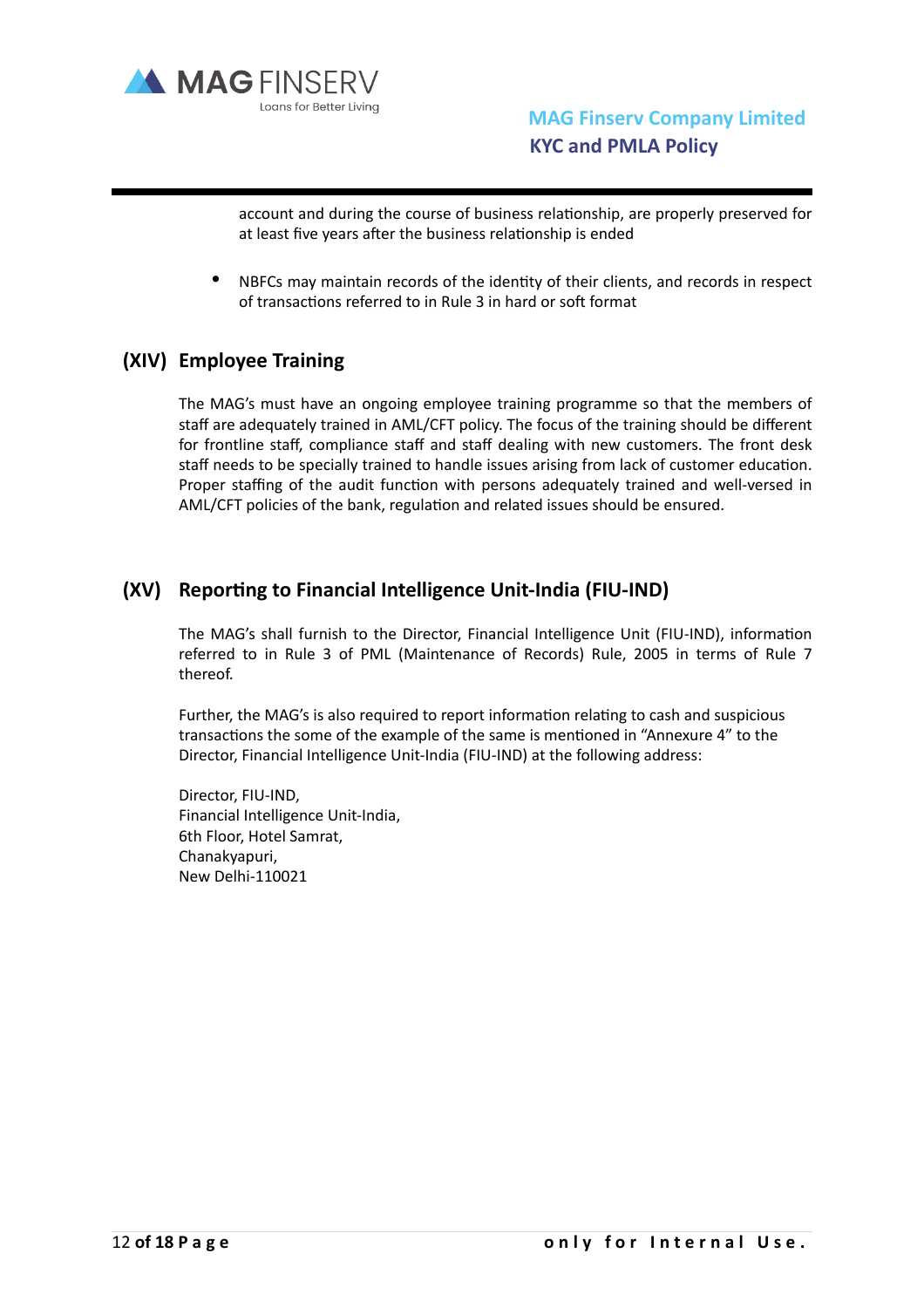

## **ANNEXURE I**

#### **Customer Identification Procedure - Documents that may be obtained from Customer**

| Sr.<br><b>No</b> | <b>Customers / Clients</b>                       | <b>Documents</b><br>[Certified copy of any of the following 'official valid document'(OVD)]                                                                                                                                                            |
|------------------|--------------------------------------------------|--------------------------------------------------------------------------------------------------------------------------------------------------------------------------------------------------------------------------------------------------------|
| 1]               | Individual<br>(Proof of Identity<br>and Address) | Passport<br>PAN card<br>Voter's Identity Card issued by Election Commission<br><b>Driving License</b><br>Job Card issued by NREGA duly signed by an officer of the<br><b>State Govt</b><br>The letter issued by the Unique Identification Authority of |
|                  |                                                  | India (UIDAI) containing details of name, address and Aadhaar<br>number.                                                                                                                                                                               |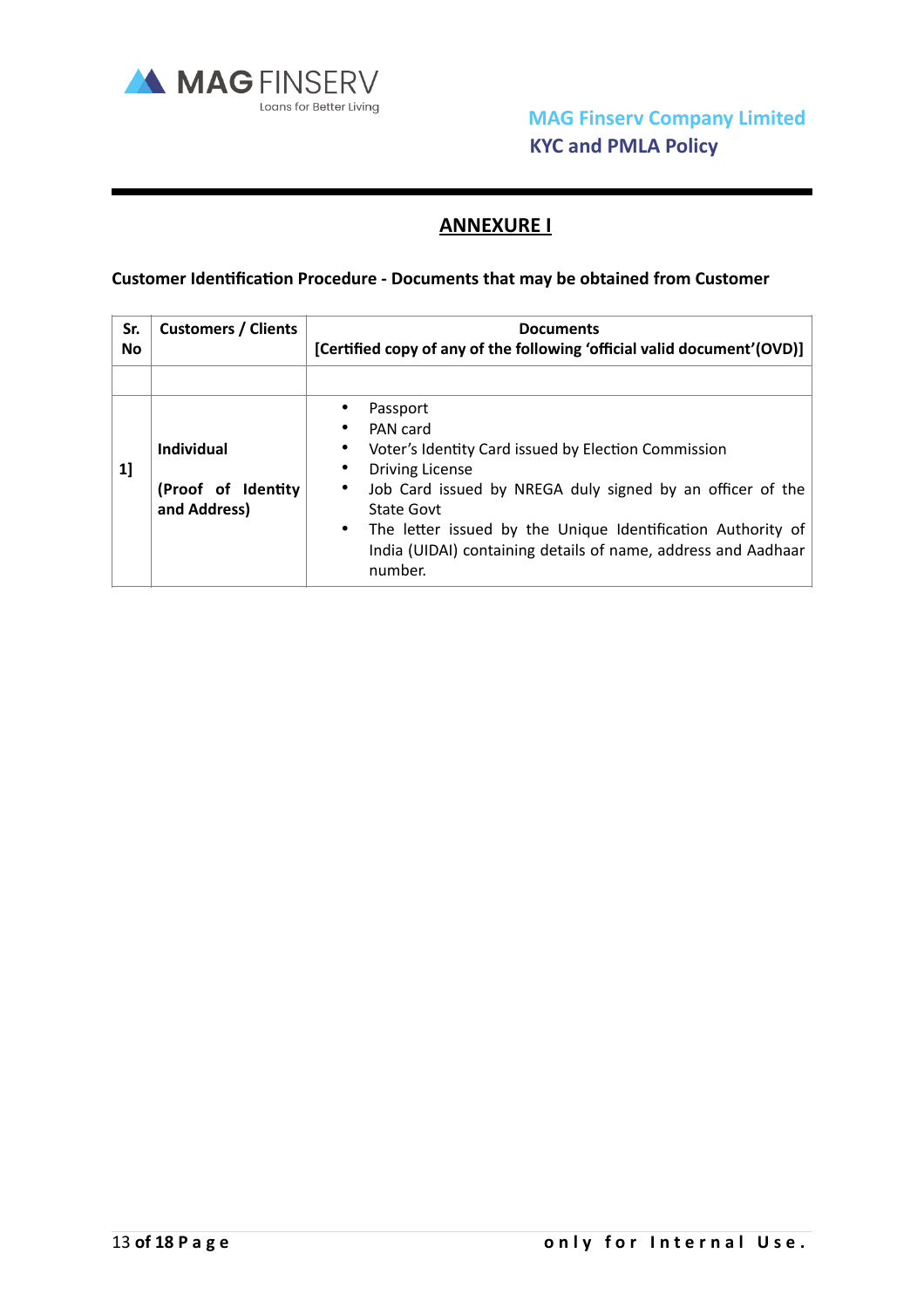

## **MAG Finserv Company Limited KYC and PMLA Policy**

|    | <b>Simplified Measure</b> | a. Proof of identity;<br>identity card with applicant's Photograph issued by<br>Central/State Government Departments, Statutory/<br>Regulatory Authorities, Public Sector Undertakings,<br>Scheduled Commercial Banks, and Public Financial<br>Institutions;<br>letter issued by a gazetted officer, with a duly attested<br>$\bullet$<br>photograph of the person.<br>b. Proof of address;<br>Utility bill which is not more than two months old of<br>any service provider (electricity, telephone, post-paid<br>mobile phone, piped gas, water bill);<br>Property or Municipal Tax receipt;<br>Bank account or Post Office savings bank account<br>statement;<br>Pension or family pension payment orders (PPOs)<br>٠<br>issued to retired employees by Government<br>Departments or Public Sector Undertakings, if they<br>contain the address:<br>Letter of allotment of accommodation from employer<br>issued by State or Central Government departments,<br>statutory or regulatory bodies, public sector<br>undertakings, scheduled commercial banks, financial<br>institutions and listed companies. Similarly, leave and<br>license agreements with such employers allotting<br>official accommodation; and<br>Documents issued by Government departments of<br>foreign jurisdictions and letter issued by Foreign<br>Embassy or Mission in India |
|----|---------------------------|-------------------------------------------------------------------------------------------------------------------------------------------------------------------------------------------------------------------------------------------------------------------------------------------------------------------------------------------------------------------------------------------------------------------------------------------------------------------------------------------------------------------------------------------------------------------------------------------------------------------------------------------------------------------------------------------------------------------------------------------------------------------------------------------------------------------------------------------------------------------------------------------------------------------------------------------------------------------------------------------------------------------------------------------------------------------------------------------------------------------------------------------------------------------------------------------------------------------------------------------------------------------------------------------------------------------------------------------------------------|
|    |                           |                                                                                                                                                                                                                                                                                                                                                                                                                                                                                                                                                                                                                                                                                                                                                                                                                                                                                                                                                                                                                                                                                                                                                                                                                                                                                                                                                             |
| 2] | Company                   | Certificate of incorporation;<br>Memorandum and Articles of Association;<br>A resolution from the Board of Directors and power of<br>attorney granted to its managers, officers or employees to<br>transact on its behalf; and<br>An OVD in respect of managers, officers or employees holding<br>an attorney to transact on its behalf.                                                                                                                                                                                                                                                                                                                                                                                                                                                                                                                                                                                                                                                                                                                                                                                                                                                                                                                                                                                                                    |
| 3] | <b>Partnership Firm</b>   | Registration certificate;<br>٠<br>Partnership deed; and<br>An officially valid document in respect of the person holding<br>٠<br>an attorney to transact on its behalf.                                                                                                                                                                                                                                                                                                                                                                                                                                                                                                                                                                                                                                                                                                                                                                                                                                                                                                                                                                                                                                                                                                                                                                                     |
|    |                           |                                                                                                                                                                                                                                                                                                                                                                                                                                                                                                                                                                                                                                                                                                                                                                                                                                                                                                                                                                                                                                                                                                                                                                                                                                                                                                                                                             |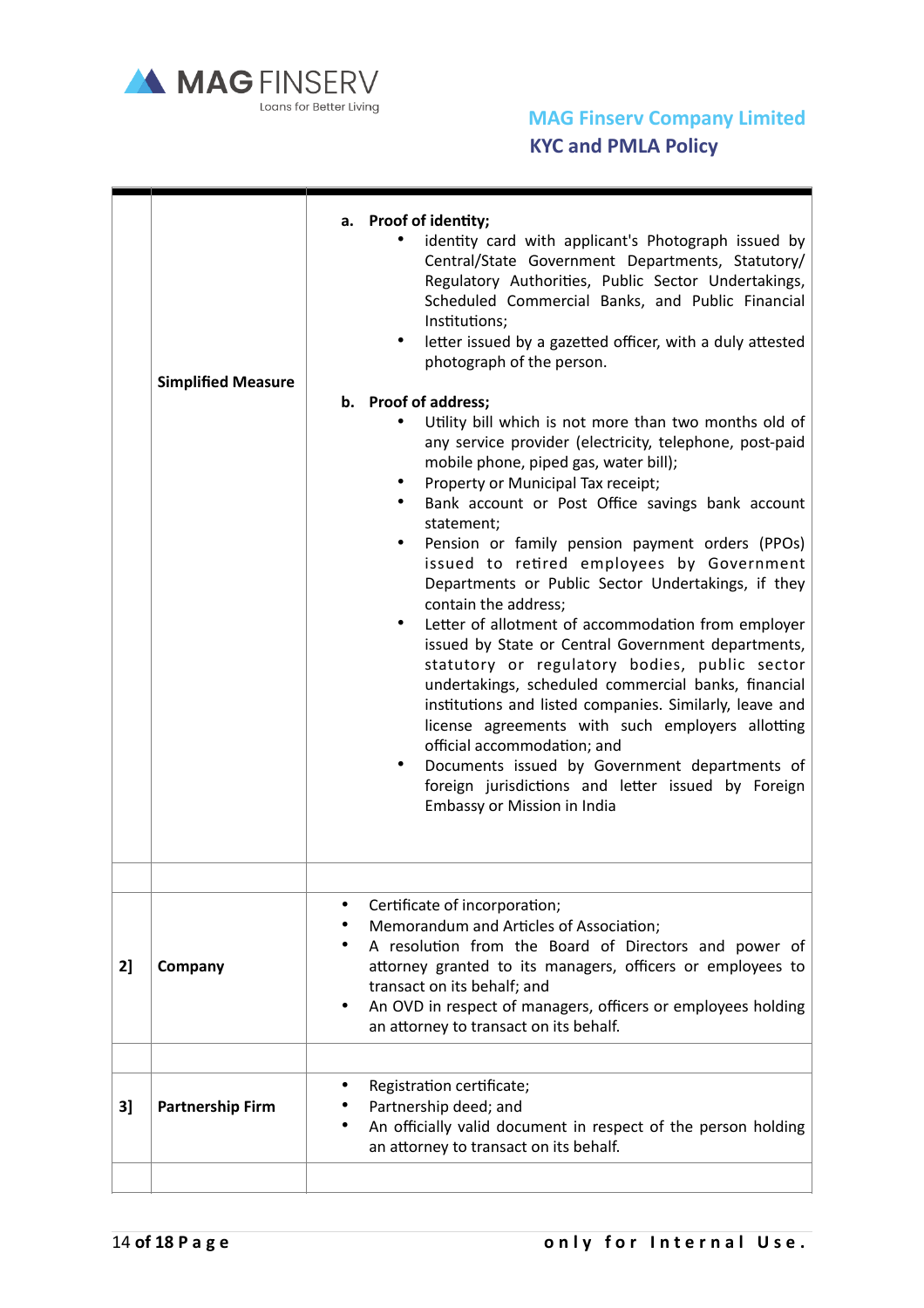

## **MAG Finserv Company Limited KYC and PMLA Policy**

| 4] | Trust<br>and<br><b>Foundations</b>                        | Registration certificate;<br>Trust deed; and<br>An officially valid document in respect of the person holding a<br>power of attorney to transact on its behalf                                                                                                                                                                                                                                                                                                                                                                                                                                                                                                                                                                                                                                                                                                                                              |
|----|-----------------------------------------------------------|-------------------------------------------------------------------------------------------------------------------------------------------------------------------------------------------------------------------------------------------------------------------------------------------------------------------------------------------------------------------------------------------------------------------------------------------------------------------------------------------------------------------------------------------------------------------------------------------------------------------------------------------------------------------------------------------------------------------------------------------------------------------------------------------------------------------------------------------------------------------------------------------------------------|
| 5] | unincorporated<br>association or a<br>body of individuals | Resolution of the managing body of such association or body<br>$\bullet$<br>of individuals;<br>Power of attorney granted to him to transact on its behalf;<br>An officially valid document in respect of the person holding<br>٠<br>an attorney to transact on its behalf; and<br>Such information as may be required by the bank to<br>$\bullet$<br>collectively establish the legal existence of such an association<br>or body of individuals.                                                                                                                                                                                                                                                                                                                                                                                                                                                           |
| 6] | Proprietorship<br><b>Concerns</b>                         | Apart from Customer identification procedure as applicable to the<br>proprietor any two of the following documents in the name of the<br>proprietary concern would suffice<br>Registration certificate (in the case of a registered concern)<br>Certificate/licence issued by the Municipal authorities under<br>$\bullet$<br>Shop & Establishment Act,<br>Sales and income tax returns<br>CST/VAT certificate<br>Certificate/registration document issued by Sales Tax/Service<br>$\bullet$<br>Tax/Professional Tax authorities<br>Licence/certificate of practice issued in the name of the<br>$\bullet$<br>proprietary concern by any professional body incorporated<br>under a statute. The complete Income Tax return (not just the<br>acknowledgement) in the name of the sole proprietor where<br>the firm's income is reflected, duly authenticated/<br>acknowledged by the Income Tax Authorities. |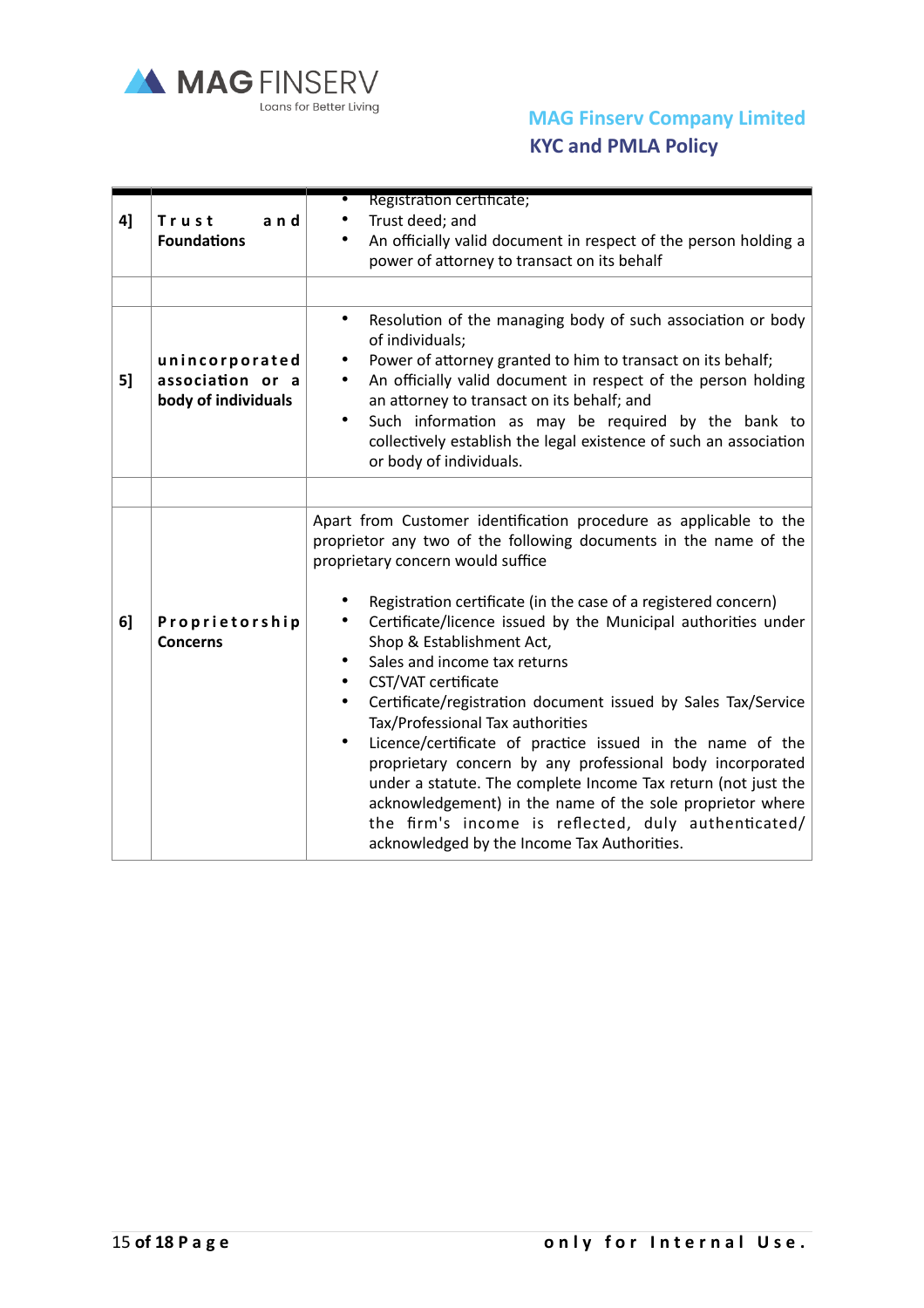

## **Annexure II Beneficial Owner for the various type of Entities**

| Sr.<br><b>No</b> | <b>Type of Entities</b>                                                                        | <b>Criteria of Beneficial Owner</b>                                                                                                                                                                                                                                                                         |
|------------------|------------------------------------------------------------------------------------------------|-------------------------------------------------------------------------------------------------------------------------------------------------------------------------------------------------------------------------------------------------------------------------------------------------------------|
|                  |                                                                                                |                                                                                                                                                                                                                                                                                                             |
|                  |                                                                                                | For the Company, the beneficial owner is the natural person(s), who,<br>whether acting alone or together, or through one or more juridical<br>persons, has/have a controlling ownership interest or who exercise<br>control through other means.                                                            |
| 1                | Company                                                                                        | 1. "Controlling ownership interest" means ownership of/entitlement<br>to more than 25 per cent of the shares or capital or profits of the<br>company.                                                                                                                                                       |
|                  |                                                                                                | 2. "Control" shall include the right to appoint majority of the<br>directors or to control the management or policy decisions including<br>by virtue of their shareholding or management rights or shareholders<br>agreements or voting agreements.                                                         |
|                  |                                                                                                |                                                                                                                                                                                                                                                                                                             |
| 2                | Partnership Firm /<br>unincorporated<br>association or body of<br>individuals/<br><b>Trust</b> | The beneficial owner is the natural person(s), who, whether acting<br>alone or together, or through one or more juridical person, has/have<br>ownership of/entitlement to more than 15 per cent of capital or<br>profits of the partnership / unincorporated association or body of<br>individuals / trust. |
|                  |                                                                                                |                                                                                                                                                                                                                                                                                                             |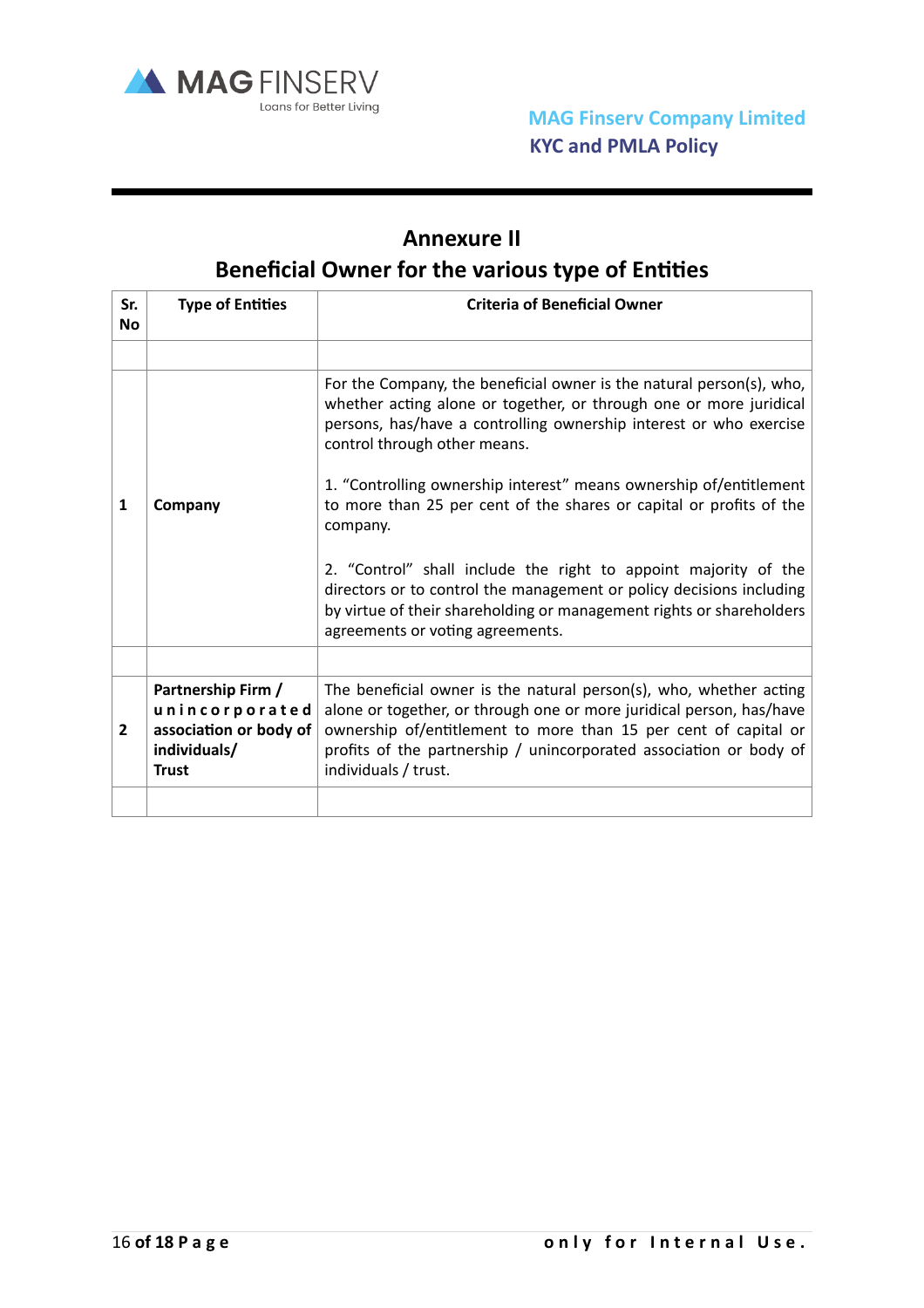

## **Annexure 3 Mandatory KYC Documents**

| Sr.<br><b>No</b> | Category          | <b>Documents Type</b>                                                                                                                                                                                                                                                                                                       |
|------------------|-------------------|-----------------------------------------------------------------------------------------------------------------------------------------------------------------------------------------------------------------------------------------------------------------------------------------------------------------------------|
|                  |                   |                                                                                                                                                                                                                                                                                                                             |
| 1                | <b>Entity</b>     | Constitutive Documents (Memorandum and Article of Association,<br>$\bullet$<br>Certificate of Incorporation)<br><b>PAN</b><br>Power of Attorney<br>٠<br>List of whole-time directors/ partners/trustee<br>٠<br>List of Authorised Signatories and proof of identity, address and recent<br>$\bullet$<br>passport size photo |
| $\overline{2}$   | <b>Individual</b> | Aadhaar Card<br>٠<br>Pan Card<br>Recent passport size photo                                                                                                                                                                                                                                                                 |
|                  |                   |                                                                                                                                                                                                                                                                                                                             |